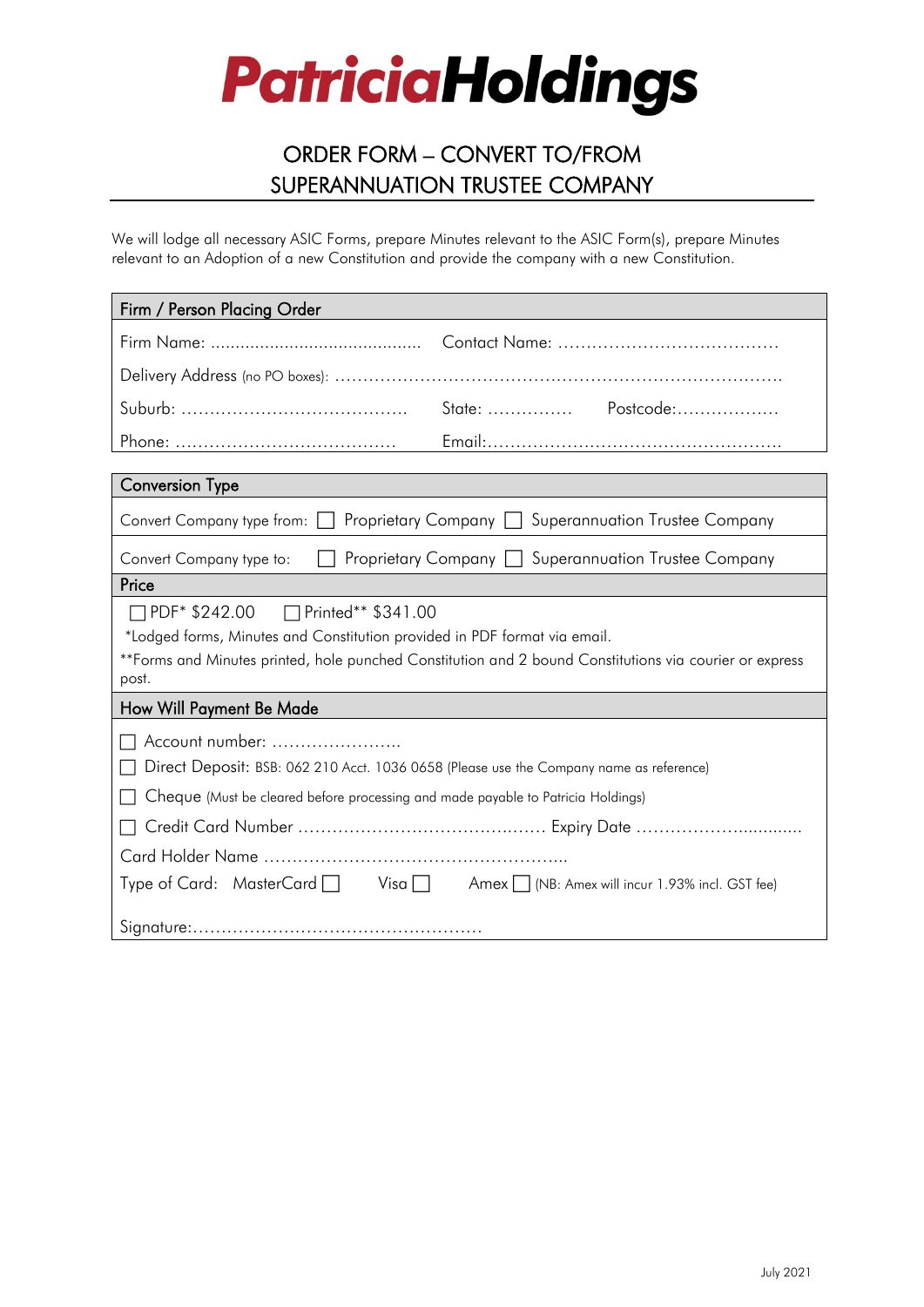| <b>Company Details</b> |
|------------------------|
|                        |
|                        |
|                        |
|                        |
|                        |
|                        |
|                        |
|                        |

If you have the Company's current Memos & Articles or Constitution, please email through. This is especially important for companies with multiple classes of shares to ensure the correct rights are attached to the existing share classes.